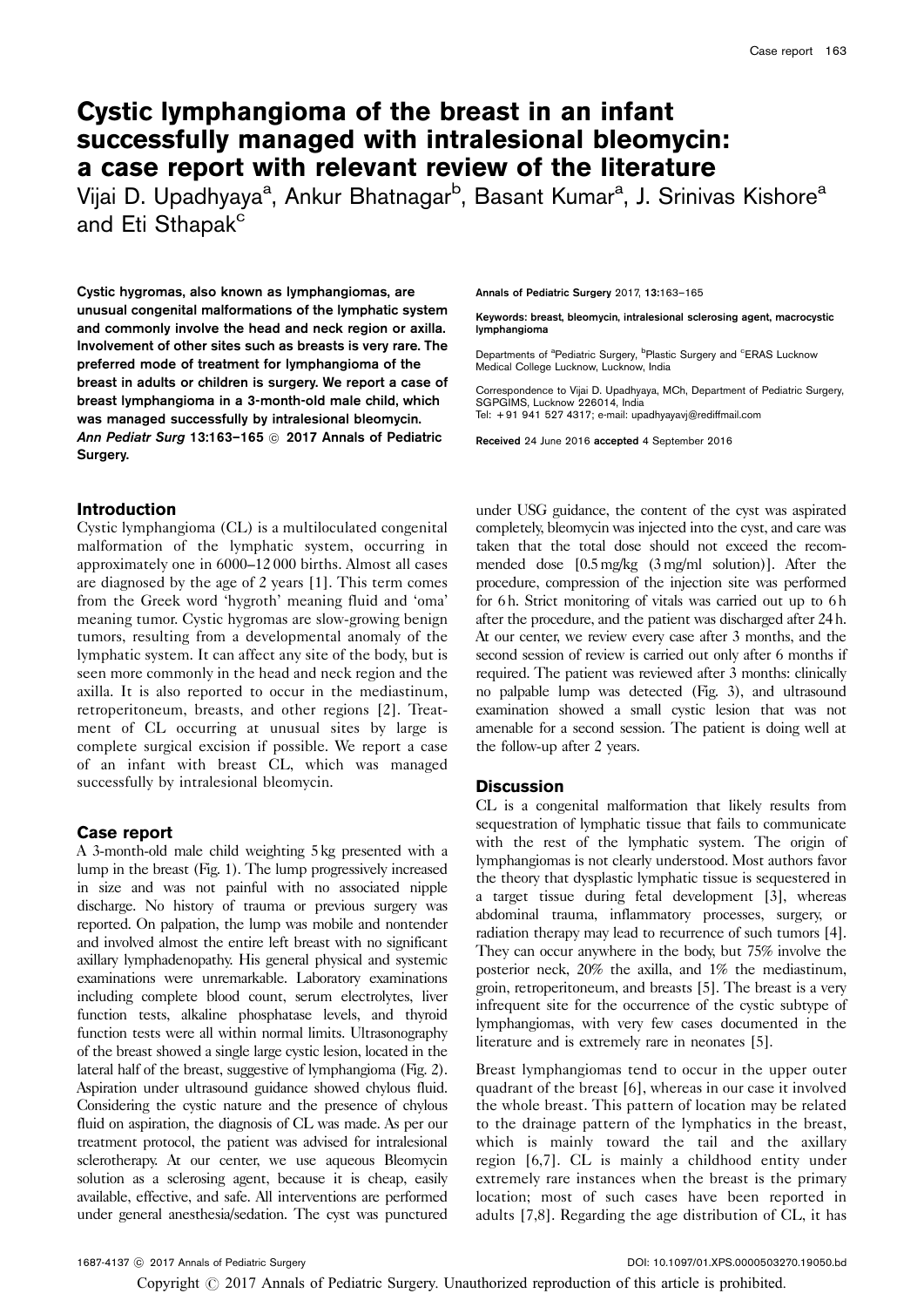<span id="page-1-0"></span>

Cystic lesion in the left breast.

Fig. 2



Ultrasound showing the cystic lesion.

been reported usually in young females ranging from 4 months to 49 years of age [\[9](#page-2-0)]. Until now, only five [\[5,9–12\]](#page-2-0) cases [\(Table 1](#page-2-0)) of CL of the breast have been reported in the world literature, of which only one was an infant.

A typical lesion of CL may consist of a single or an aggregation of cysts; usually the larger cysts are located in the periphery, whereas the smaller ones lie deeper and may infiltrate in the neighboring structures [\[6\]](#page-2-0). On histology, they are characterized by a single layer of endothelium containing, usually, a clear watery fluid (lymph). CLs are benign with no malignant potential, painless, soft, and fluctuant malformations that may or may not increase on coughing or crying and is brilliantly translucent if the content is clear fluid [\[6](#page-2-0)]. Cystic hygromas are benign lesions, but warrant urgent attention because of the complications leading to sudden increase





Patient after 2 years of follow-up.

in size. Rapid enlargement may occur, usually because of hemorrhage into the cyst, inflammation, or trauma.

The differential diagnoses of CL of the breast include simple cyst, abscess, hematoma, postoperative fluid collection, and hemangioma. Simple cysts trends to occur in both breasts and can often occur in other regions of the same breast and the contents are turbid yellow or green. Hemangiomas generally show thick-walled blood vessels with numerous red blood cells that can be differentiated by Doppler ultrasound [\[3](#page-2-0)].

In the head and neck region, clinical signs and symptoms can confirm the diagnosis of CL. However, in atypical places such as breasts, confirmation requires imaging modalities such as Doppler ultrasound/MRI. Ultrasound can usually confirm and differentiate cystic lymphatic malformation with other cystic lesions. On ultrasonography, CLs are seen as cystic multiloculated masses, with linear septa of variable thickness that may contain solid components, although in certain circumstances.

Our review of the literature revealed that CL of the breast is mostly surgically excised. As these lesions are locally aggressive and tend to infiltrate the surrounding tissues, achieving safe surgical margins may at times be difficult. To achieve complete clearance, wide local excision including sacrifice of normal breast tissue can lead to poor, long-term aesthetic and functional outcomes. Keeping all these points in mind and our experience of bleomycin sclerotherapy in the head and neck region, intralesional bleomycin sclerotherapy was attempted after